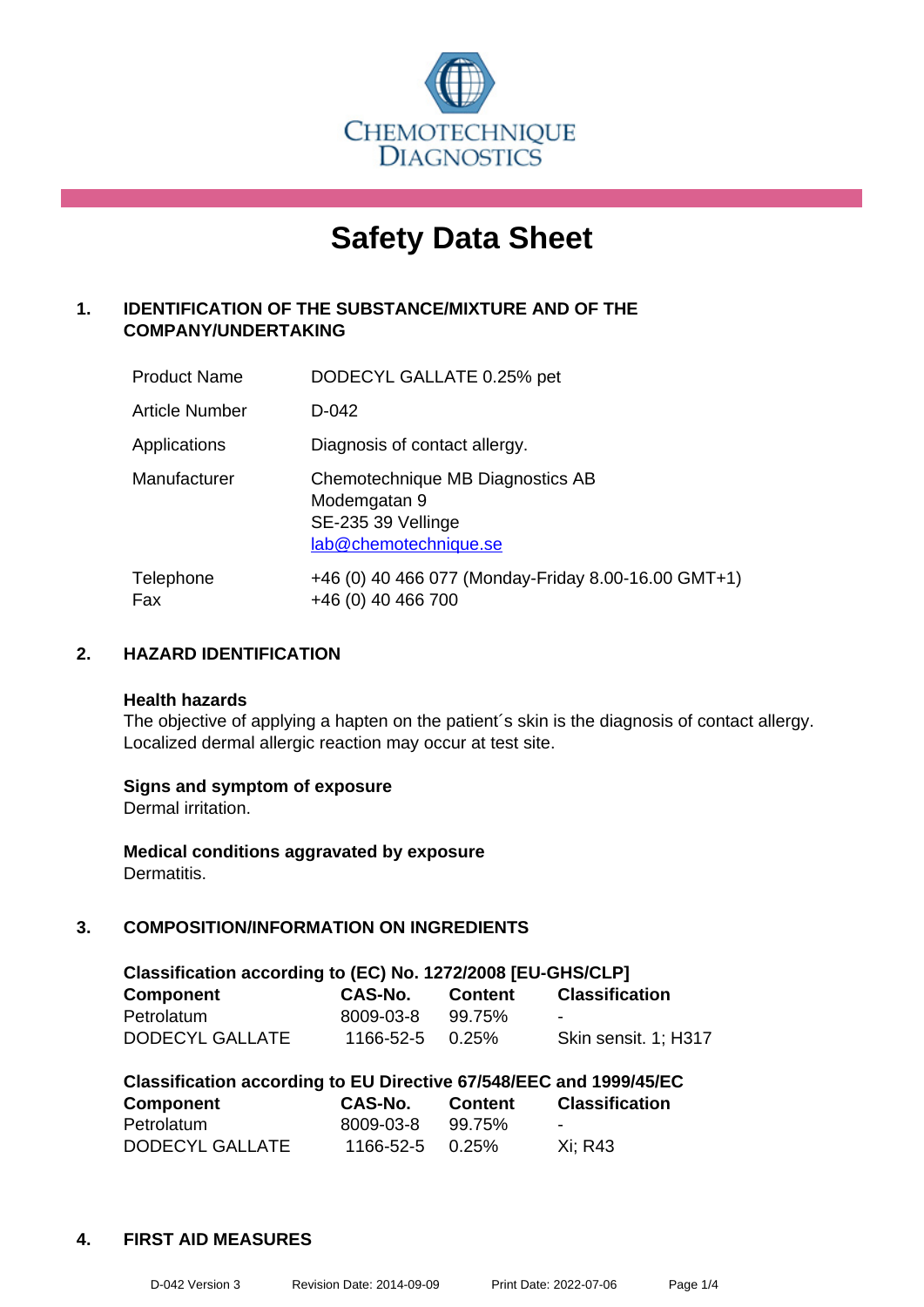#### **Emergency and first aid procedures**

Obtain medical attention.

# **5. FIRE-FIGHTING MEASURES\***

## **Suitable extinguish media**

CO2, powder or water spray. Fight larger fires with water spray or alcohol resistant foam.

## **For safety reasons unsuitable extinguishing agents** Water with full jet.

**Special protective equipment for fire-fighters** Wear self-contained respiratory protective device. Wear fully protective suit.

\*Data is shown for petrolatum only

# **6. ACCIDENTAL RELEASES MEASURES**

**Steps to be taken if material is released or spilled** Contain and place in a closed container.

# **7. HANDLING AND STORAGE**

**Precautions to be taken in handling and storage** Store dark at 5-8°C. Avoid extended exposure to light. FOR EXTERNAL USE ONLY.

# **8. EXPOSURE CONTROLS/PERSONAL PROTECTION**

**Respiratory protection** Not required.

**Ventilation** Local exhaust.

**Protective gloves**

Disposal gloves.

# **Eye protection**

Not required with normal use.

## **Work/Hygienic practices**

Wash hands after each use.

# **9. PHYSICAL AND CHEMICAL PROPERTIES**

Appearance Ivory White Semi-solid Odour **Odourless** 

Melting point\* 50-55° C Boiling point\* No data available Flash point\* >100°C Self ignition\* Product does not self ignite.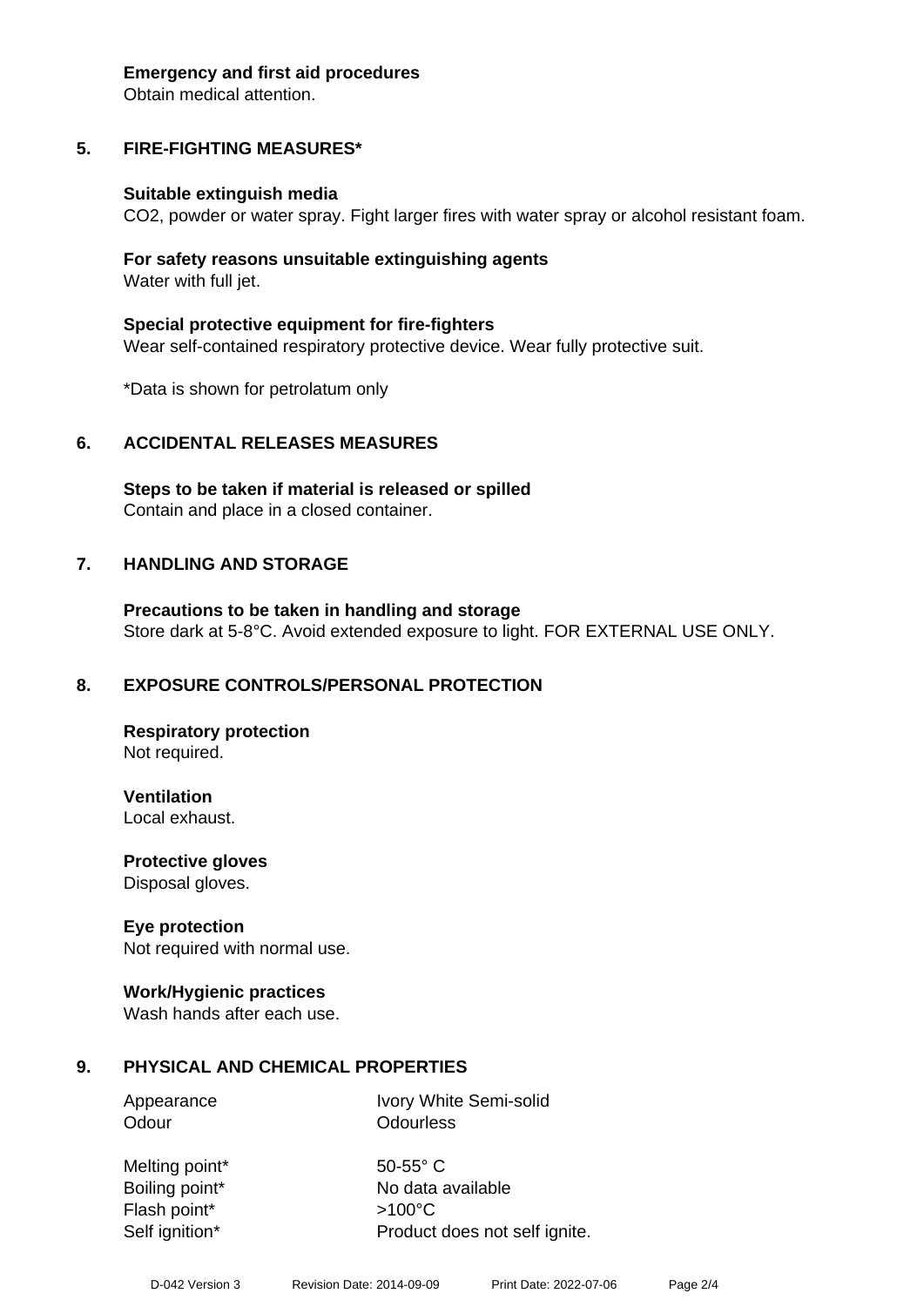Density\* No data available. Solubility in/Miscibility with Water\*

Danger of explosion\* Product does not present an explosion hazard. Insoluble

\*Data is shown for petrolatum only

## **10. STABILITY AND REACTIVITY**

#### **Incompability**

May react with strong oxidizing agents.

## **Stability**

Stable at recommended storage conditions.

## **Hazardous byproducts**

Combustion may generate CO, CO2 and other oxides.

# **Hazardous polymerization**

Will not occur.

## **11. TOXICOLOGICAL INFORMATION**

No data available.

## **12. ECOLOGICAL INFORMATION**

No data available.

## **13. DISPOSAL CONSIDERATIONS**

**Waste disposal method** Comply with federal, state/provincial and local regulation.

## **14. TRANSPORT INFORMATION**

Not dangerous goods.

## **15. REGULATORY INFORMATION**

The classification is according to the latest editions of the EU lists, and extended by company and literature data.

## **16. OTHER INFORMATION**

## **Text of H-statements and R-phrases mentioned in Section 3**

| Skin sensit. 1 | Skin sensitization (Category 1)          |
|----------------|------------------------------------------|
| H317           | May cause an allergic skin reaction.     |
| Xi             | Irritant                                 |
| R43            | May cause sensitization by skin contact. |
|                |                                          |